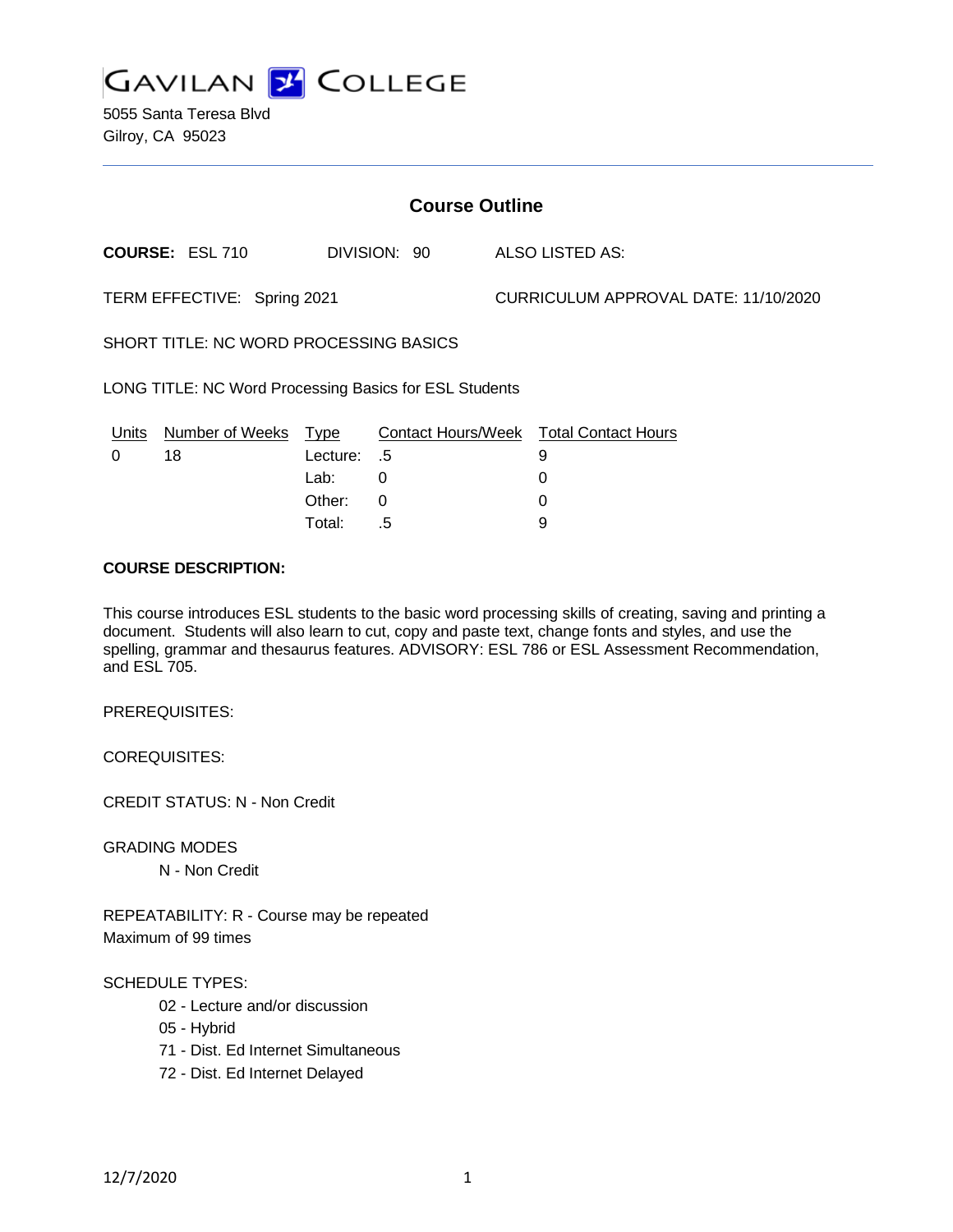### **STUDENT LEARNING OUTCOMES:**

1. Use Microsoft Word to create, save, and print documents. Measure of assessment: Homework, exercises. Year assessed, or planned year of assessment: 2018 Semester: Summer Institution Outcome Map: 7. Content Specific:

2. Demonstrate ability to move, insert, select, replace, delete, justify and format text in Microsoft Word. Measure of assessment: Homework, exercises.

Year assessed, or planned year of assessment: 2018

Semester: Summer

Institution Outcome Map: 7. Content Specific:

3. Use Microsoft Word menus, toolbars, and dialog boxes to format text.

Measure of assessment: Homework, exercises.

Year assessed, or planned year of assessment: 2018

Semester: Summer

### **CONTENT, STUDENT PERFORMANCE OBJECTIVES, OUT-OF-CLASS ASSIGNMENTS**

Curriculum Approval Date: 11/10/2020 - **DE MODIFICATION ONLY**

1 Hour

Content: Review course syllabus, lab requirements and rules; review Parts of a Computer. Go over Computer Terminology for Microsoft Word and Parts of the Word Screen. Work from a flash drive; input text; discuss concept of word-wrap; make a header; use icons to bold and underline text; save document to flash drive; print.

Student Performance Objectives: Create a document; create a header for the assignment; apply bolding and underlining.

Out-of-class assignments: Review Computer Terminology and Parts of the Word Screen.

1 Hour

Content: Review and employ operations from previous class; work with an existing document; use icons to underline and center text; practice making revisions by inserting and deleting; use "save as" to save a file.

Student Performance Objectives: Work from a flash drive; revise a file.

Out-of-class assignments: Create a document, executing specific directions and inputting given text; use a header on homework assignment; save and print assignment.

1 Hour

Content: Review and employ operations from previous classess; use tab for indenting; introduce zoom, auto complete, and auto correct; use print preview.

Student Performance Objectives: Create a memorandum with specific spacing.

Out-of-class assignments: Create a document, executing specific directions and inputting given text; save and print assignment.

1 Hour

Content: Review and employ operations from previous classes; access file from flash drive; use Word Short Cuts to move through a document; highlight to select and deselect text; insert information with cursor; use backspace and delete.

Student Performance Objectives: Practice moving within a given text, selecting and deselecting text from an existing document.

Out-of-class assignments: Create a document, executing specific directions and inputting given text; save and print assignment.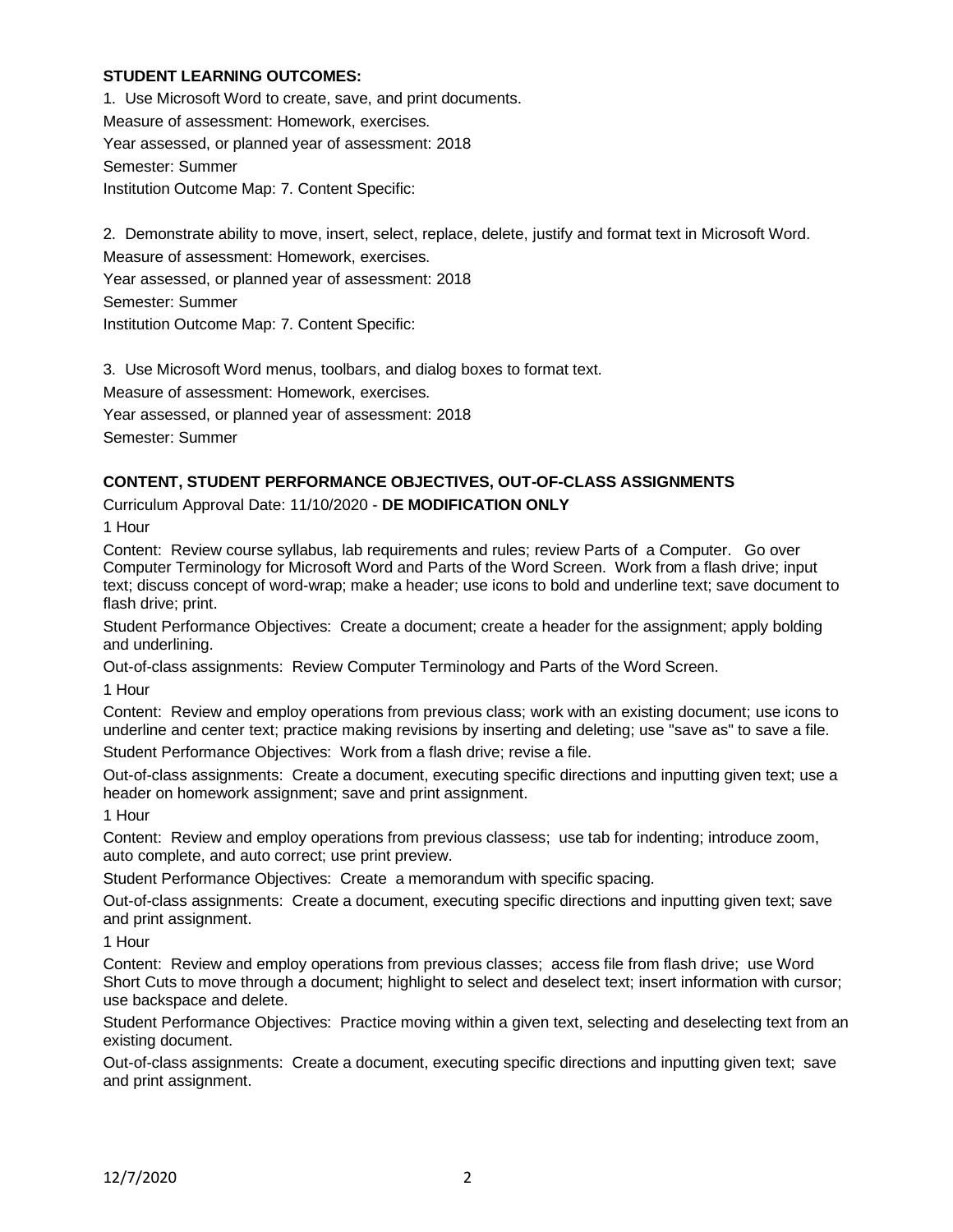1 Hour

Content: Review and employ operations from previous classes; use spell and grammar check.

Student Performance Objectives: Access document from flash drive; spell and grammar check it.

Out-of-class assignments: Create a document, executing specific directions and inputting given text; save and print assignment.

1 Hour

Content: Review and employ operations from previous classes; introduce letter format.

Student Performance Objectives: Create a letter with correct format.

Out-of-class assignments: Create a document, executing specific directions and inputting given text; save and print assignment.

1 Hour

Content: Review and employ operations from previous classes; number sentences; double space.

Student Performance Objectives: Create a document, number sentences with command keys, and double space them.

Out-of-class assignments: Create a document with a list of numbered sentences and double space. 1 Hour

Content: Practice all skills learned in previous classes; review Word Short Cuts for centering, bolding, underlining, numbering, and spacing; change font, style and size.

Student Performance Objectives: Create a document using all skills learned so far, in addition to changing font size and style.

Out-of-class assignments: Utilize a variety of Microsoft Word commands to create, format, save, and print a document.

1 Hour

Content: Key and revise a paragraph by following a list of instructions that require use of: indenting; changing font size; cutting and pasting; double spacing; inserting; underlining, bolding, and centering the title; changing filenames; saving; printing.

Student Performance Objectives: Students will demonstrate the ability to perform basic word processing skills through the creation, editing, saving, and printing of a document to which a number of alterations have to be made.

# **METHODS OF INSTRUCTION:**

Lecture and application; use of computers, computer tutorials and video.

# **METHODS OF EVALUATION:**

Methods Of Evaluation Skill demonstrations Percent of total grade: 80.00 % Class exercises and tests. Objective examinations Percent of total grade: 20.00 % Final class project.

# **REPRESENTATIVE TEXTBOOKS:**

n/a